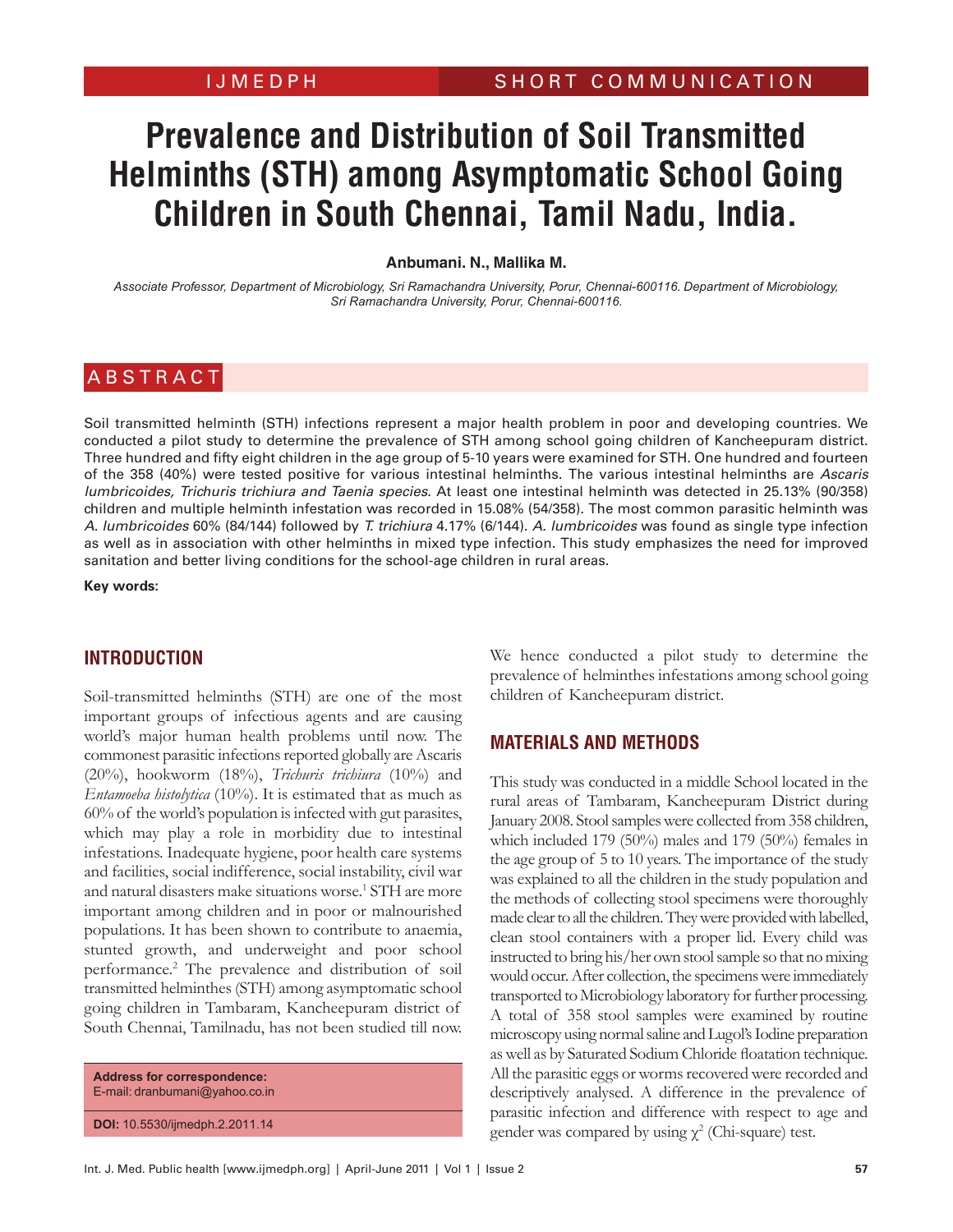#### **RESULTS**

Three hundred and fifty eight children between age of 5 to 10 years, both male  $[n = 179]$  and female  $[n = 179]$  were included in this study. The overall prevalence of helminthic parasitic infection was 40% [144/358].

At least one intestinal helminth was detected in 25.13% (90/358) children and multiple helminth infestation was recorded in 15.08% (54/358). The most common parasitic helminth was *Ascaris lumbricoides* 60% (84/144) followed by *Trichuris trichiura* 4.17% (6/144). *A. lumbricoides* was found as single type infection as well as in association with other helminths in mixed type infection. Mixed type infection includes *A. lumbricoides* + *T.trichiura* 25% (36/144), *A. lumbricoides* + Taenia species  $6\%$  (8/144), and A. lumbricoides  $+$  T. trichiura + Taenia species 7% (10/144) (Table .1).

Age and gender wise prevalence of various types of helminths in the children were shown in Table 2 and 3. In this study, the rate of infestation was comparatively higher among the boys (66.67%) than in girls (33.33%). A *p* value of  $> 0.206$  [ $\chi^2 = 3.16$ ] reveals no statistically significant difference in the prevalence of A. lumbricoides, T. trichiura, Taenia species between boy and girl children.

| <b>Table 1: Title missing</b>                |                 |
|----------------------------------------------|-----------------|
| At least One helminth parasite               | 25.13% (90/358) |
| Multiple helminth Infection                  | 15.08% (54/358) |
| Ascaris lumbricoides                         | 60% (84/144)    |
| Trichuris trichiura                          | 4.17% (6/144)   |
| Ascaris lumbricoides + Trichuris trichiura   | 25% (36/144)    |
| Ascaris lumbricoides + Taenia species        | 6% (8/144)      |
| Ascaris lumbricoides + Trichuris trichiura + | 7% (10/144)     |
| Taenia species                               |                 |

**Table 2: Gender wise prevalence of individual parasite in children.**

| <b>Parasitic</b><br><b>Infection</b> | <b>Males</b><br>$(n = 179)$ | Female<br>$(n = 179)$ | Total        |
|--------------------------------------|-----------------------------|-----------------------|--------------|
| Ascaris<br><i>lumbricoides</i>       | 64.02% (89)                 | 35.97% (50)           | 38.82% (139) |
| <b>Trichuris</b><br>trichiura        | 50% (25)                    | 50% (25)              | 13.96% (50)  |
| Taenia<br>species                    | 64.70% (11)                 | 35.29% (6)            | 4.74% (17)   |

Age – wise infestation rate was 21%, 15% and 5% in the 9 to 10, 7 to 8 and 5-6 year age group respectively. There is no statistically significant difference with respect to age.  $(P > 0.92)$  [ $\chi^2 = 0.16$ ].

### **Discussion**

The present study investigated the prevalence and distribution of soil-transmitted helminths among the asymptomatic school going children. The prevalence rate of soil – transmitted helminths was 40% (144/358). In India, the overall prevalence rates ranges from 13-66% with varying prevalence rates for individual parasites.<sup>3</sup> Similar reports have been seen in several developing countries like Malaysia, Nepal, Kuwait, and several parts of Kenya, Guyana and South Africa.(2).

The most prevalent soil – transmitted helminth was *A. lumbricoides* in all age groups in agreement with Saldira *et al*. 1999,and Carla scolari *et al*. 4,5 The prevalence of *A. lumbricoides* and *T. trichiura* was higher in the mid school then in the primary school. It was found in the study that 25.13% (90/358) were infected by at least one helminthic parasite and 15.08% (54/358) were infected by multiple helminthic parasites. Lindo *et al*. in young children in the interior of Guyana and Legesse *et al*. found in the lake Langano, Ethiopia, have shown similar results in their studies.<sup>6,7</sup>

The results of this study indicate that *A. lumbricodies* was the commonest helminthic parasite in both male (75%) and female (61%) children, followed by T. trichura, 26.2% in male and 36.3% in female children. This may be due to the presence of the source of the infection in the area studied and frequent faeco – oral spread of infection among children. In addition, contamination of soil by human faeces (especially for Ascaris and Trichuris) in combination with a high degree of overcrowding and a low-income level increases the susceptibility to helminthiasis. Similar results were shown by Lindo *et al.*<sup>6</sup> and Al-Nakkas *et al.*<sup>8</sup> in Kuwait.

Data analysis reveals a higher percentage in males (54%) than females (27%) which is statistically not significant ( $\phi$  value  $> 0.92$ ). This is due to the fact that males and females are more exposed to unhygienic conditions in field

| Table 3: Prevalence of helminthes parasitism with respect to age and gender |              |     |       |                |              |       |              |  |  |
|-----------------------------------------------------------------------------|--------------|-----|-------|----------------|--------------|-------|--------------|--|--|
| Age Group                                                                   | <b>Males</b> |     |       | <b>Females</b> |              |       | Overall +ve% |  |  |
|                                                                             | No Screened  | +ve | $\%$  | No Screened    | $+ve$        | %     |              |  |  |
| $5-6$                                                                       | 26           | 12  | 46.25 | 31             | $\mathbf{b}$ | 16.12 | 4.74%        |  |  |
| $7 - 8$                                                                     | 64           | 34  | 53.12 | 64             | 18           | 28.12 | 14.52%       |  |  |
| $9 - 10$                                                                    | 89           | 50  | 56.17 | 84             | 25           | 29.76 | 20.94%       |  |  |
| Overall                                                                     | 179          | 96  | 53.63 | 179            | 48           | 26.81 | 40%          |  |  |